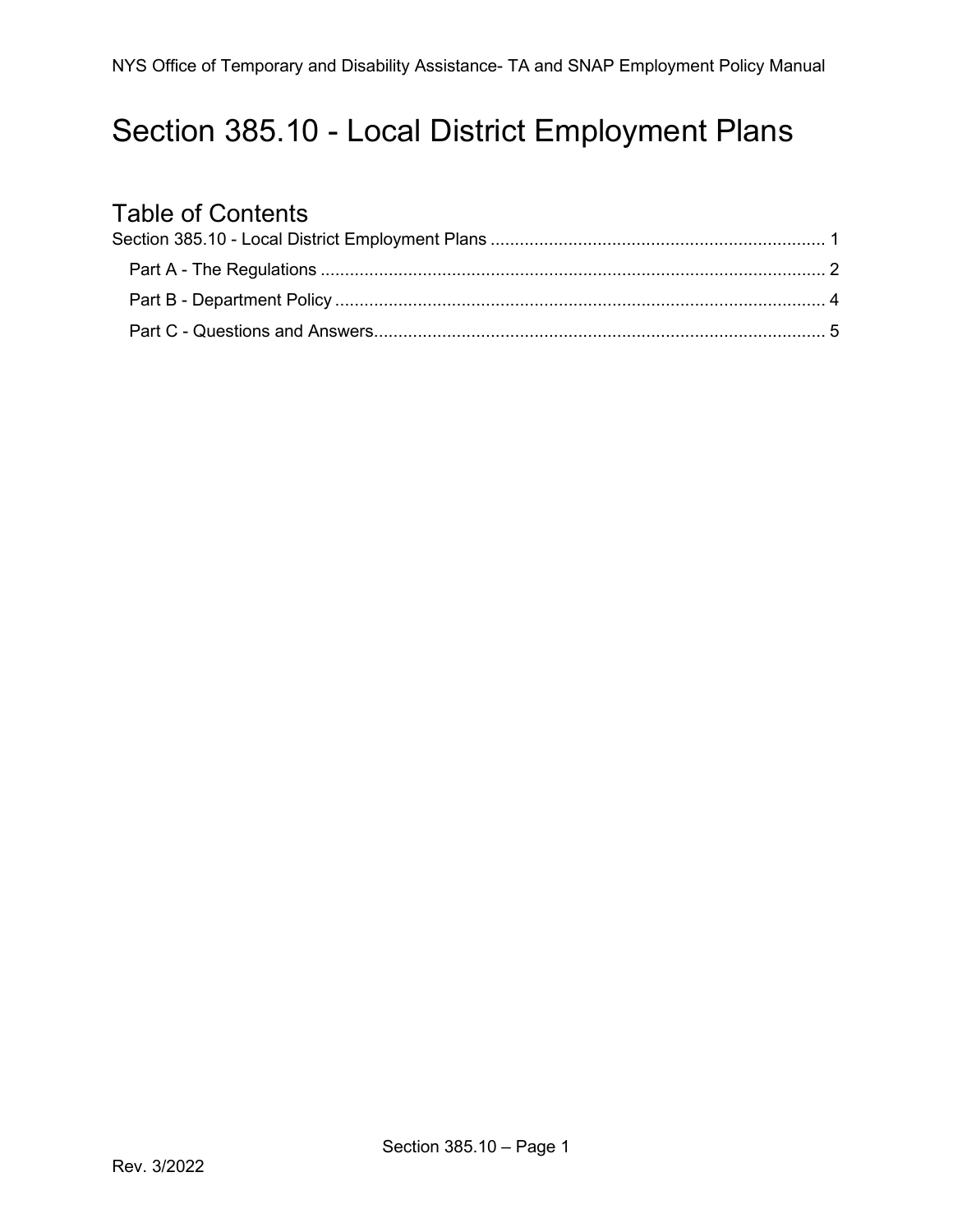## <span id="page-1-0"></span>Part A - The Regulations

#### (a) General requirements

The social services official shall submit a biennial plan to the office which includes all of the elements specified in this section. The commissioner shall establish a beginning and ending date which shall constitute the effective dates for which such plan is in force.

- 1) The plan shall describe the provision of education, work training and the supportive services which are related to the operation of work activity programs for public assistance and food stamp programs by the local district.
- 2) The plan shall be developed in cooperation and coordination with:
	- i) public and private education institutions;
	- ii) child care providers;
	- iii) child care resource and referral agencies if available in the district;
	- iv) labor unions;
	- v) libraries;
	- vi) public and private employers;
	- vii) employment and training agencies and organizations; and

viii) private industry councils.

- 3) The plan shall be available for review and comment by the public at the offices of the social services district for a period not less than 30 days prior to the date that the plan must be submitted to the commissioner.
- 4) No later than 90 days prior to the date on which the biennial plan must be submitted to the Office (or 60 days if the date of submission of the plan to the Office and for public comment are the same), the commissioner shall transmit planning instructions to each social services official which shall include, but not be limited to:
	- i) the date of plan submission to the office;
	- ii) instructions for completing the plan and for submitting amendments thereto.
- 5) The plan shall include, but not be limited to:
	- i) estimates of the number of participants to be served;
	- ii) a description of the supportive services which the social services district will provide individuals assigned to work activities;
	- iii) a description of the work activities which will be available in the social services district;
	- iv) a description of the social services district's plan to meet Federal and State participation rate requirements;
	- v) a description of the process to be used by the social services district in meeting the requirements of the disability program described in section 385.2 of this Part;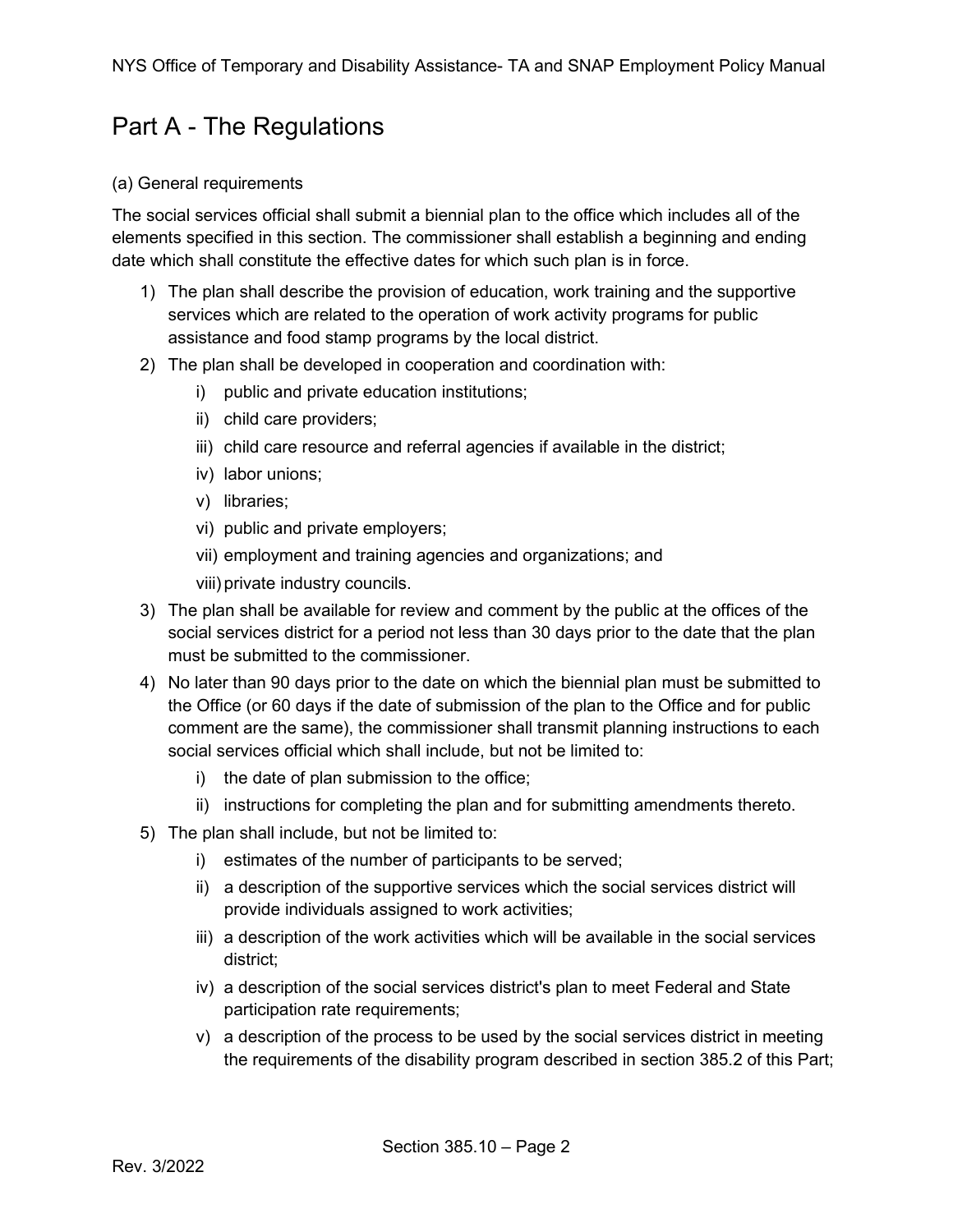- vi) a list of the education and training and other work activity providers with which the social services district expects to enter into agreements or contracts, along with a description of the contracts;
- vii) a description of orientation provided in accordance with the requirements of section 385.5 of this Part;
- viii) a description of the assessment tools, qualification requirements for employees providing assessments, the social services district's administrative unit responsible for providing assessments or the entity contracted by the social services district to provide assessments and employability plans;
- ix) a description of conciliation procedures established in accordance with the requirements of section 385.11 of this Part; and
- x) a description of the approval of training policy.
- 6) The plan shall also include any additional information which the commissioner deems necessary to comply with Federal and State reporting requirements or for office planning and program analysis.
- 7) The plan shall be amendable upon notice and comment as directed by the commissioner.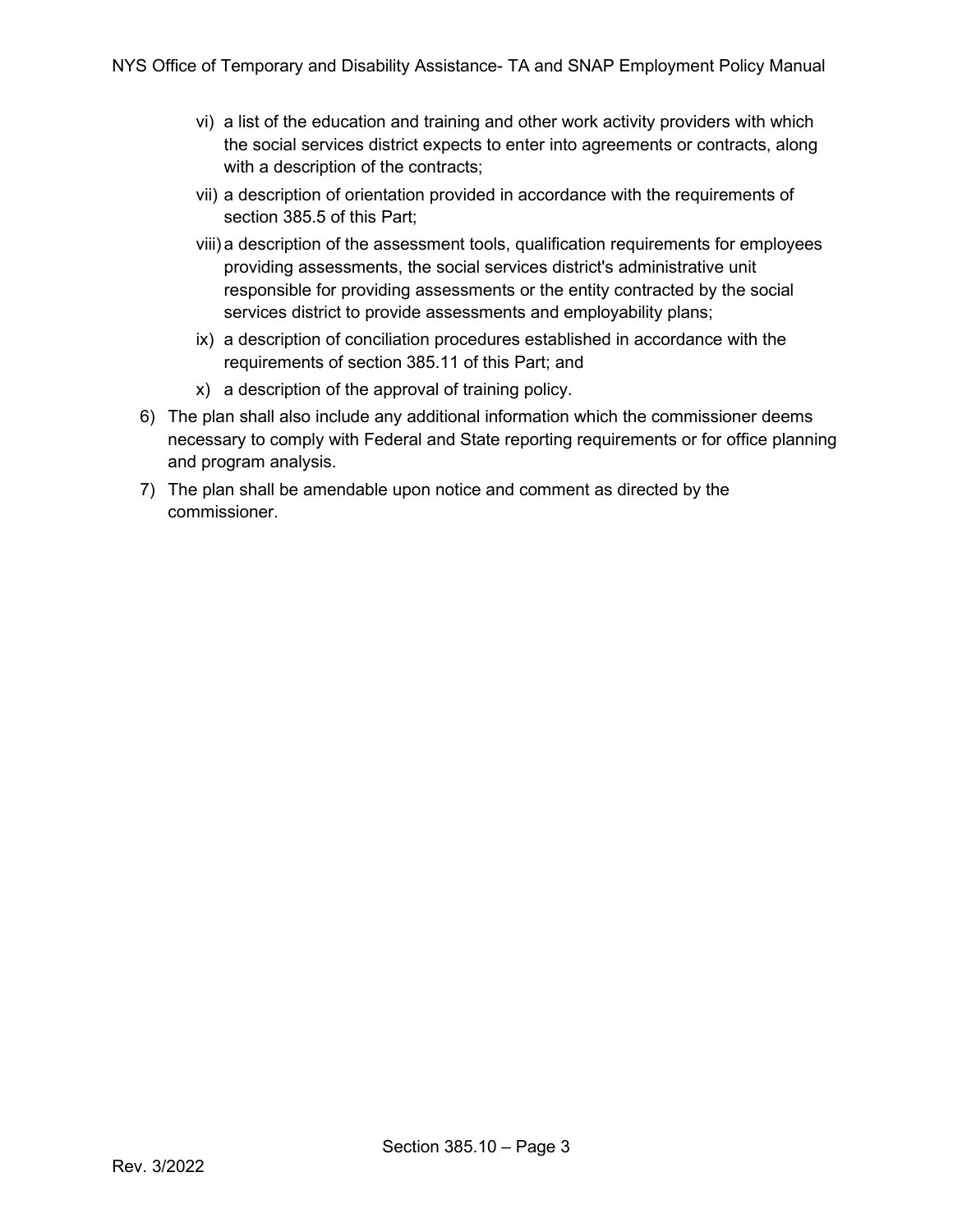## <span id="page-3-0"></span>Part B - Department Policy

The biennial Temporary Assistance (TA) and Supplemental Nutrition Assistance Program (SNAP) Employment Plan (Plan) outlines local policy governing programs operated to provide employment services for TA and SNAP applicants and recipients as well as optional nonassistance services for individuals eligible for Temporary Assistance for Needy Families (TANF) services with incomes up to 200% of the federal poverty level. The Plan covers many aspects of district employment services such as the district's policy and/or procedure for participant assessments and employment plans, approval of training programs, disability determinations and work accommodation procedures, available support services, work activities offered, program partners, work verification procedures and conciliation procedures. The activity definition and other sections are consistent with the requirements included in 08 ADM-07, Implementation of Final TANF Rule.

Section 333 of the New York State Social Services Law requires that every two years each district submit for approval to the Office of Temporary and Disability Assistance (OTDA) a plan that describes the district's employment services program. The Plan must include a description of the provision of education, work, training, and support services for all TA and SNAP applicants and recipients along with other information required by OTDA.

In accordance with Department Regulation 18 NYCRR 385.10, a social services district's TA and SNAP Employment Plan must be developed in cooperation with local education institutions, childcare providers, childcare resource and referral agencies, labor unions, libraries, public and private employers, employment and training agencies, Workforce Innovation and Opportunity Act partners, and Workforce Development Boards, as well as any other applicable agencies or institutions. Draft Plans are required to be made available for public comment for a 30-day period. The 30-day public comment period should begin at the time the draft plan is submitted to the Office of Temporary and Disability Assistance for initial review.